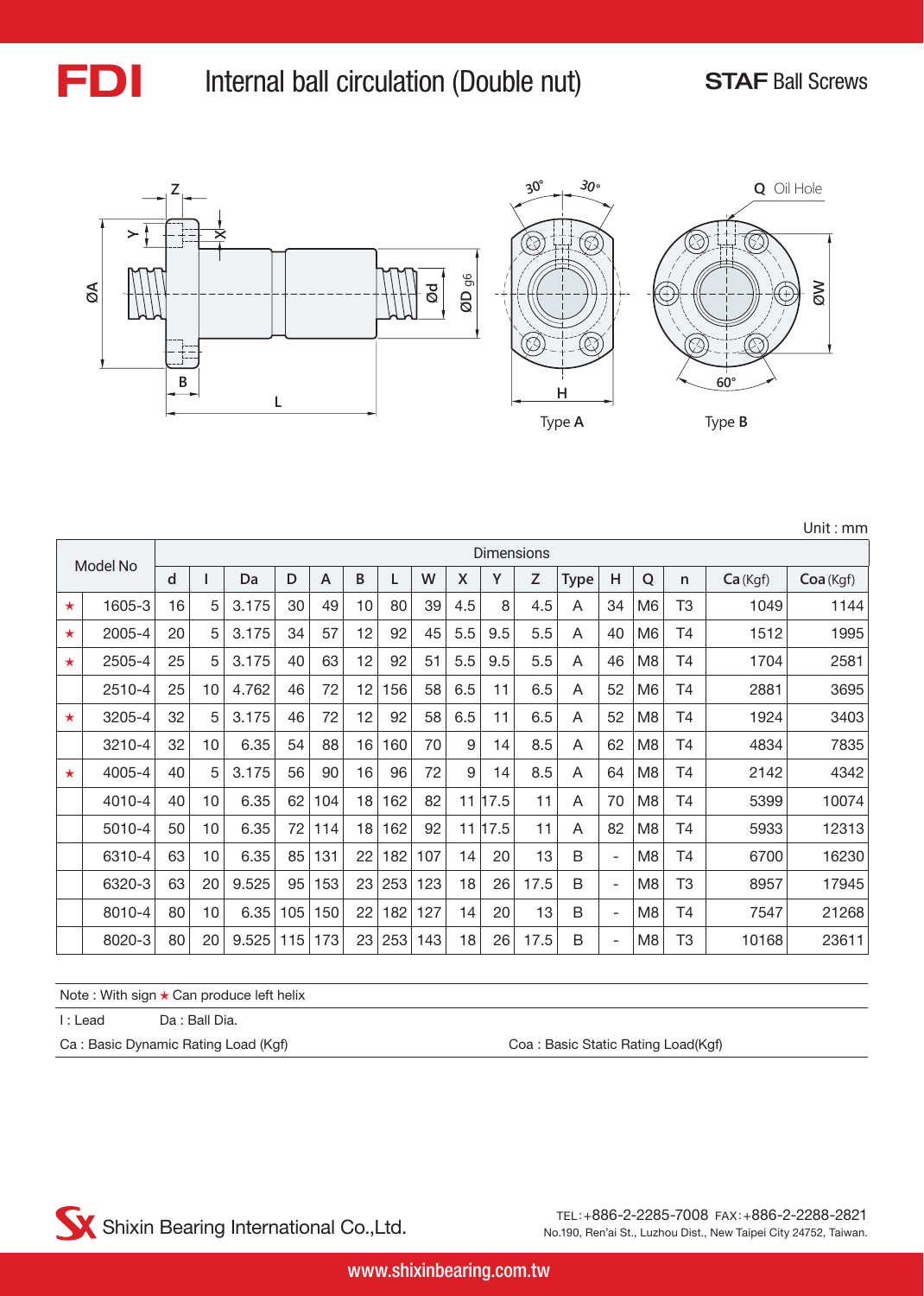

### FSI Internal ball circulation (Single nut) STAF Ball Screws







Unit : mm

|         | Model No |    |    |       |     |                |    |     |     |              | Dimensions |      |             |    |                |                |         |           |
|---------|----------|----|----|-------|-----|----------------|----|-----|-----|--------------|------------|------|-------------|----|----------------|----------------|---------|-----------|
|         |          | d  |    | Da    | D   | $\overline{A}$ | B  | L   | W   | $\mathsf{X}$ | Y          | Z    | <b>Type</b> | H  | Q              | $\mathsf{n}$   | Ca(Kqf) | Coa (Kgf) |
|         | 1404-4   | 14 | 4  | 2.381 | 26  | 46             | 10 | 47  | 36  | 4.5          | 8          | 4.5  | A           | 34 | M <sub>6</sub> | T <sub>4</sub> | 875     | 1056      |
|         | 1405-3   | 14 | 5  | 3.175 | 26  | 46             | 10 | 45  | 36  | 4.5          | 8          | 4.5  | A           | 34 | M <sub>6</sub> | T <sub>3</sub> | 1013    | 1056      |
|         | 1604-4   | 16 | 4  | 2.381 | 30  | 49             | 10 | 45  | 39  | 4.5          | 8          | 4.5  | A           | 34 | M <sub>6</sub> | T <sub>4</sub> | 944     | 1254      |
|         | 1605-3   | 16 | 5  | 3.175 | 30  | 49             | 10 | 42  | 39  | 4.5          | 8          | 4.5  | A           | 34 | M <sub>6</sub> | T <sub>3</sub> | 1049    | 1144      |
| $\star$ | 1605-4   | 16 | 5  | 3.175 | 30  | 49             | 10 | 50  | 39  | 4.5          | 8          | 4.5  | A           | 34 | M <sub>6</sub> | T <sub>4</sub> | 1344    | 1525      |
|         | 1610-3   | 16 | 10 | 3.175 | 34  | 58             | 10 | 65  | 45  | 5.5          | 9.5        | 5.5  | A           | 36 | M <sub>6</sub> | T <sub>3</sub> | 1084    | 1232      |
| $\star$ | 2005-4   | 20 | 5  | 3.175 | 34  | 57             | 12 | 53  | 45  | 5.5          | 9.5        | 5.5  | A           | 40 | M <sub>6</sub> | T4             | 1512    | 1995      |
|         | 2504-4   | 25 | 4  | 2.381 | 40  | 63             | 11 | 46  | 51  | 5.5          | 9.5        | 5.5  | A           | 46 | M <sub>6</sub> | T <sub>4</sub> | 1178    | 2046      |
| $\star$ | 2505-4   | 25 | 5  | 3.175 | 40  | 63             | 12 | 53  | 51  | 5.5          | 9.5        | 5.5  | A           | 46 | M <sub>8</sub> | T4             | 1704    | 2581      |
|         | 2510-4   | 25 | 10 | 4.762 | 46  | 72             | 12 | 85  | 58  | 6.5          | 11         | 6.5  | A           | 52 | M <sub>6</sub> | T <sub>4</sub> | 2881    | 3695      |
| $\star$ | 3205-4   | 32 | 5  | 3.175 | 46  | 72             | 12 | 53  | 58  | 6.5          | 11         | 6.5  | A           | 52 | M <sub>8</sub> | T4             | 1924    | 3403      |
|         | 3206-4   | 32 | 6  | 3.969 | 62  | 89             | 12 | 63  | 75  | 6.5          | 11         | 6.5  | B           | L, | M <sub>8</sub> | T <sub>4</sub> | 2598    | 4217      |
|         | 3210-4   | 32 | 10 | 6.35  | 54  | 88             | 16 | 90  | 70  | 9            | 14         | 8.5  | A           | 62 | M <sub>8</sub> | T4             | 4834    | 7835      |
| $\star$ | 4005-4   | 40 | 5  | 3.175 | 56  | 90             | 16 | 56  | 72  | 9            | 14         | 8.5  | A           | 64 | M <sub>8</sub> | T4             | 2142    | 4342      |
|         | 4010-4   | 40 | 10 | 6.35  | 62  | 104            | 18 | 93  | 82  | 11           | 17.5       | 11   | A           | 70 | M <sub>8</sub> | T <sub>4</sub> | 5399    | 10074     |
|         | 5010-4   | 50 | 10 | 6.35  | 72  | 114            | 18 | 93  | 92  | 11           | 17.5       | 11   | A           | 82 | M <sub>8</sub> | T <sub>4</sub> | 5933    | 12313     |
|         | 6310-4   | 63 | 10 | 6.35  | 85  | 131            | 22 | 100 | 107 | 14           | 20         | 13   | B           |    | M <sub>8</sub> | T <sub>4</sub> | 6700    | 16230     |
|         | 6320-3   | 63 | 20 | 9.525 | 95  | 153            | 23 | 130 | 123 | 18           | 26         | 17.5 | B           | ÷, | M <sub>8</sub> | T <sub>3</sub> | 8957    | 17945     |
|         | 8010-4   | 80 | 10 | 6.35  | 105 | 150            | 22 | 92  | 127 | 14           | 20         | 13   | B           | L, | M <sub>8</sub> | T4             | 7547    | 21268     |
|         | 8020-3   | 80 | 20 | 9.525 | 115 | 173            | 23 | 130 | 143 | 18           | 26         | 17.5 | B           | ÷, | M <sub>8</sub> | T <sub>3</sub> | 10168   | 23611     |

Note : With sign ★ Can produce left helix

I : Lead Da : Ball Dia.

Ca : Basic Dynamic Rating Load (Kgf) Ca : Basic Static Rating Load(Kgf)

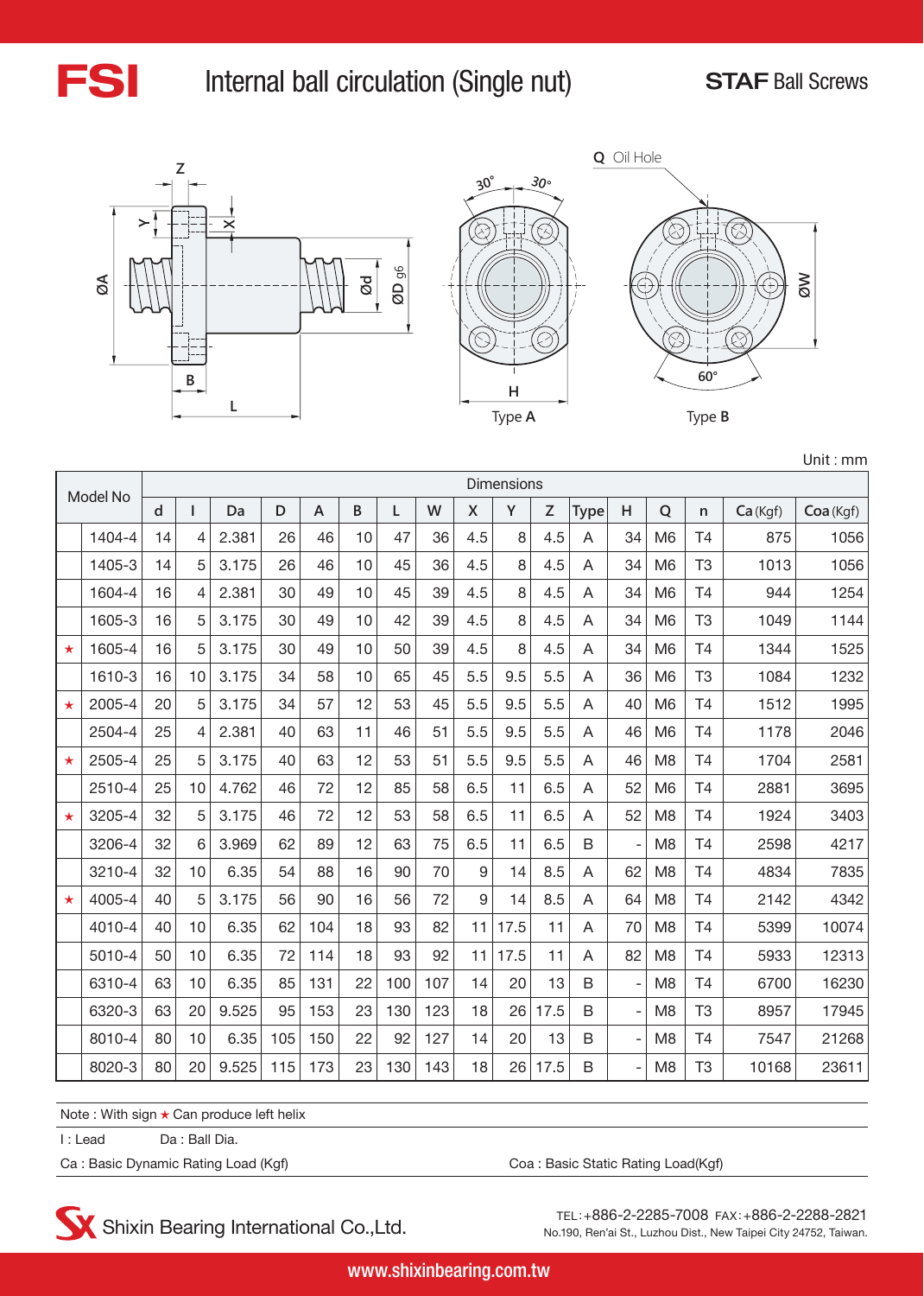# FDU DIN Standard (Double nut) STAF Ball Screws



|         |          |    |    |       |     |     |    |     |     |                   |             |     |                |                |         | Unit: mm  |
|---------|----------|----|----|-------|-----|-----|----|-----|-----|-------------------|-------------|-----|----------------|----------------|---------|-----------|
|         |          |    |    |       |     |     |    |     |     | <b>Dimensions</b> |             |     |                |                |         |           |
|         | Model No | d  |    | Da    | D   | A   | B  | L   | W   | X                 | <b>Type</b> | H   | Q              | n              | Ca(Kgf) | Coa (Kgf) |
| $\star$ | 1605-3   | 16 | 5  | 3.175 | 28  | 48  | 10 | 80  | 38  | 5.5               | A           | 40  | M <sub>6</sub> | T <sub>3</sub> | 1049    | 1144      |
| $\star$ | 2005-4   | 20 | 5  | 3.175 | 36  | 58  | 12 | 92  | 47  | 6.6               | A           | 44  | M <sub>6</sub> | T4             | 1512    | 1995      |
| $\star$ | 2505-4   | 25 | 5  | 3.175 | 40  | 62  | 12 | 92  | 51  | 6.6               | A           | 48  | M <sub>6</sub> | T4             | 1704    | 2581      |
|         | 2510-4   | 25 | 10 | 4.762 | 40  | 62  | 12 | 153 | 51  | 6.6               | A           | 48  | M <sub>6</sub> | T <sub>4</sub> | 2881    | 3695      |
| $\star$ | 3205-4   | 32 | 5  | 3.175 | 50  | 80  | 12 | 92  | 65  | 9                 | A           | 62  | M <sub>6</sub> | T4             | 1924    | 3403      |
|         | 3210-4   | 32 | 10 | 6.35  | 50  | 80  | 16 | 160 | 65  | 9                 | A           | 62  | M6             | T4             | 4834    | 7835      |
|         | 4005-4   | 40 | 5  | 3.175 | 63  | 93  | 15 | 96  | 78  | 9                 | B           | 70  | M8             | <b>T4</b>      | 2142    | 4342      |
|         | 4010-4   | 40 | 10 | 6.35  | 63  | 93  | 18 | 162 | 78  | 9                 | B           | 70  | M8             | T4             | 5399    | 10074     |
|         | 5010-4   | 50 | 10 | 6.35  | 75  | 110 | 16 | 162 | 93  | 11                | B           | 85  | M8             | T4             | 5933    | 12313     |
|         | 6310-4   | 63 | 10 | 6.35  | 90  | 125 | 18 | 182 | 108 | 11                | B           | 95  | M <sub>8</sub> | T <sub>4</sub> | 6700    | 16230     |
|         | 6320-3   | 63 | 20 | 9.525 | 95  | 135 | 20 | 253 | 115 | 13.5              | B           | 100 | M8             | T <sub>3</sub> | 8957    | 17945     |
|         | 8010-4   | 80 | 10 | 6.35  | 105 | 145 | 20 | 182 | 125 | 13.5              | B           | 110 | M <sub>8</sub> | T4             | 7547    | 21268     |
|         | 8020-3   | 80 | 20 | 9.525 | 125 | 165 | 25 | 253 | 145 | 13.5              | B           | 130 | M <sub>8</sub> | T <sub>3</sub> | 10168   | 23611     |

| Note : With sign ★ Can produce left helix |  |  |  |
|-------------------------------------------|--|--|--|
|-------------------------------------------|--|--|--|

I : Lead Da : Ball Dia.

Ca : Basic Dynamic Rating Load (Kgf) Coa : Basic Static Rating Load(Kgf)

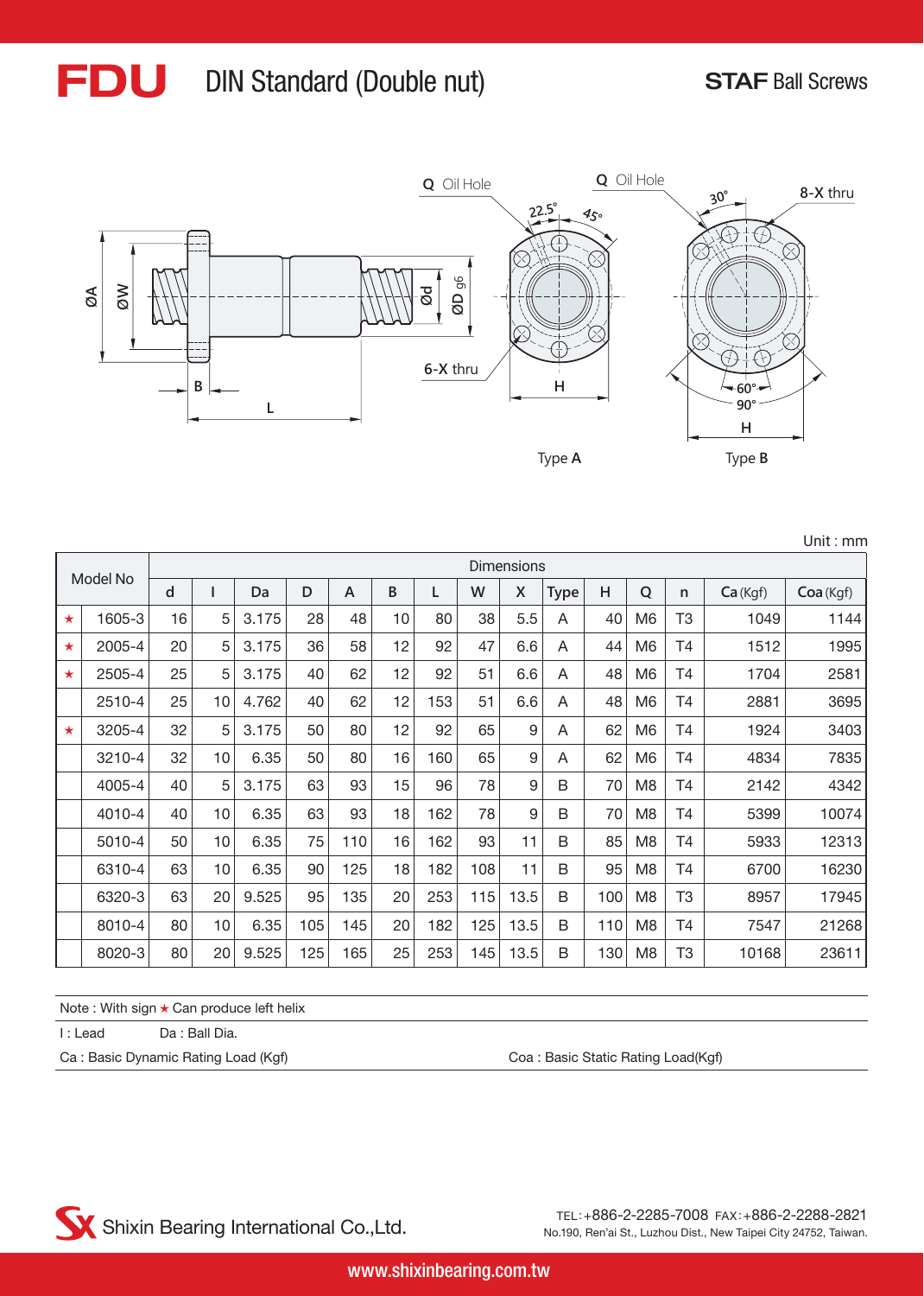

## FSU DIN Standard (Single nut) STAF Ball Screws





| J |                                 |  |
|---|---------------------------------|--|
|   | 300<br>$20^{\circ}$             |  |
|   | $\frac{30^{\circ}}{90^{\circ}}$ |  |
|   | н                               |  |
|   | Type B                          |  |

Unit : mm

|         | Model No |    |                |       |     |                |          |      |     | <b>Dimensions</b> |             |     |                |                |         |           |
|---------|----------|----|----------------|-------|-----|----------------|----------|------|-----|-------------------|-------------|-----|----------------|----------------|---------|-----------|
|         |          | d  | I              | Da    | D   | $\overline{A}$ | $\sf{B}$ | L    | W   | X                 | <b>Type</b> | H   | $\overline{Q}$ | $\mathsf{n}$   | Ca(Kgf) | Coa (Kgf) |
|         | 1604-4   | 16 | 4              | 2.381 | 28  | 48             | 10       | 45   | 38  | 5.5               | A           | 40  | M <sub>6</sub> | T <sub>4</sub> | 944     | 1254      |
| $\star$ | 1605-3   | 16 | 5              | 3.175 | 28  | 48             | 10       | 42   | 38  | 5.5               | A           | 40  | M <sub>6</sub> | T <sub>3</sub> | 1049    | 1144      |
|         | 1605-4   | 16 | 5              | 3.175 | 28  | 48             | 10       | 50   | 38  | 5.5               | A           | 40  | M <sub>6</sub> | T <sub>4</sub> | 1344    | 1525      |
|         | 1610-3   | 16 | 10             | 3.175 | 28  | 48             | 12       | 65   | 38  | 5.5               | A           | 40  | M <sub>6</sub> | T <sub>3</sub> | 1084    | 1232      |
|         | 2005-3   | 20 | 5              | 3.175 | 36  | 58             | 10       | 47   | 47  | 6.6               | A           | 44  | M <sub>6</sub> | T <sub>3</sub> | 1181    | 1496      |
|         | 2005-4   | 20 | 5              | 3.175 | 36  | 58             | 10       | 53   | 47  | 6.6               | A           | 44  | M <sub>6</sub> | T <sub>4</sub> | 1512    | 1995      |
|         | 2010-3   | 20 | 10             | 3.969 | 36  | 58             | 10       | 68   | 47  | 6.6               | A           | 44  | M <sub>6</sub> | T <sub>3</sub> | 1621    | 1925      |
|         | 2504-4   | 25 | $\overline{4}$ | 2.381 | 40  | 62             | 11       | 46   | 51  | 6.6               | A           | 48  | M <sub>6</sub> | T <sub>4</sub> | 1178    | 2046      |
|         | 2505-3   | 25 | 5              | 3.175 | 40  | 62             | 10       | 47   | 51  | 6.6               | A           | 48  | M <sub>6</sub> | T <sub>3</sub> | 1330    | 1936      |
| $\star$ | 2505-4   | 25 | 5              | 3.175 | 40  | 62             | 10       | 53   | 51  | 6.6               | A           | 48  | M <sub>6</sub> | T <sub>4</sub> | 1704    | 2581      |
|         | 2510-3   | 25 | 10             | 4.762 | 40  | 62             | 12       | 75   | 51  | 6.6               | A           | 48  | M <sub>6</sub> | T <sub>3</sub> | 2250    | 2772      |
|         | 2510-4   | 25 | 10             | 4.762 | 40  | 62             | 12       | 85   | 51  | 6.6               | A           | 48  | M <sub>6</sub> | T <sub>4</sub> | 2881    | 3695      |
| $\star$ | 3205-4   | 32 | 5              | 3.175 | 50  | 80             | 12       | 53   | 65  | $\hbox{9}$        | A           | 62  | M <sub>6</sub> | T <sub>4</sub> | 1924    | 3403      |
|         | 3206-4   | 32 | 6              | 3.969 | 50  | 80             | 12       | 58   | 65  | 9                 | A           | 62  | M <sub>6</sub> | T <sub>4</sub> | 2598    | 4217      |
|         | 3210-3   | 32 | 10             | 6.35  | 50  | 80             | 16       | 77.5 | 65  | 9                 | A           | 62  | M <sub>6</sub> | T <sub>3</sub> | 3775    | 5877      |
|         | 3210-4   | 32 | 10             | 6 3 5 | 50  | 80             | 16       | 90   | 65  | 9                 | A           | 62  | M <sub>6</sub> | T <sub>4</sub> | 4834    | 7835      |
| $\star$ | 4005-4   | 40 | 5              | 3.175 | 63  | 93             | 16       | 56   | 78  | 9                 | B           | 70  | M <sub>8</sub> | T <sub>4</sub> | 2142    | 4342      |
|         | 4010-4   | 40 | 10             | 6.35  | 63  | 93             | 18       | 93   | 78  | 9                 | B           | 70  | M <sub>8</sub> | T <sub>4</sub> | 5399    | 10074     |
|         | 5010-4   | 50 | 10             | 6.35  | 75  | 110            | 18       | 93   | 93  | 11                | B           | 85  | M <sub>8</sub> | T <sub>4</sub> | 5933    | 12313     |
|         | 6310-4   | 63 | 10             | 6.35  | 90  | 125            | 18       | 98   | 108 | 11                | B           | 95  | M <sub>8</sub> | T <sub>4</sub> | 6700    | 16230     |
|         | 6320-3   | 63 | 20             | 9.525 | 95  | 135            | 20       | 138  | 115 | 13.5              | B           | 100 | M <sub>8</sub> | T <sub>3</sub> | 8957    | 17945     |
|         | 8010-4   | 80 | 10             | 6.35  | 105 | 145            | 20       | 98   | 125 | 13.5              | B           | 110 | M <sub>8</sub> | T <sub>4</sub> | 7547    | 21268     |
|         | 8020-3   | 80 | 20             | 9.525 | 125 | 165            | 25       | 143  | 145 | 13.5              | B           | 130 | M <sub>8</sub> | T <sub>3</sub> | 10168   | 23611     |

Note : With sign ★ Can produce left helix

I : Lead Da : Ball Dia.

Ca : Basic Dynamic Rating Load (Kgf) Ca : Basic Static Rating Load(Kgf)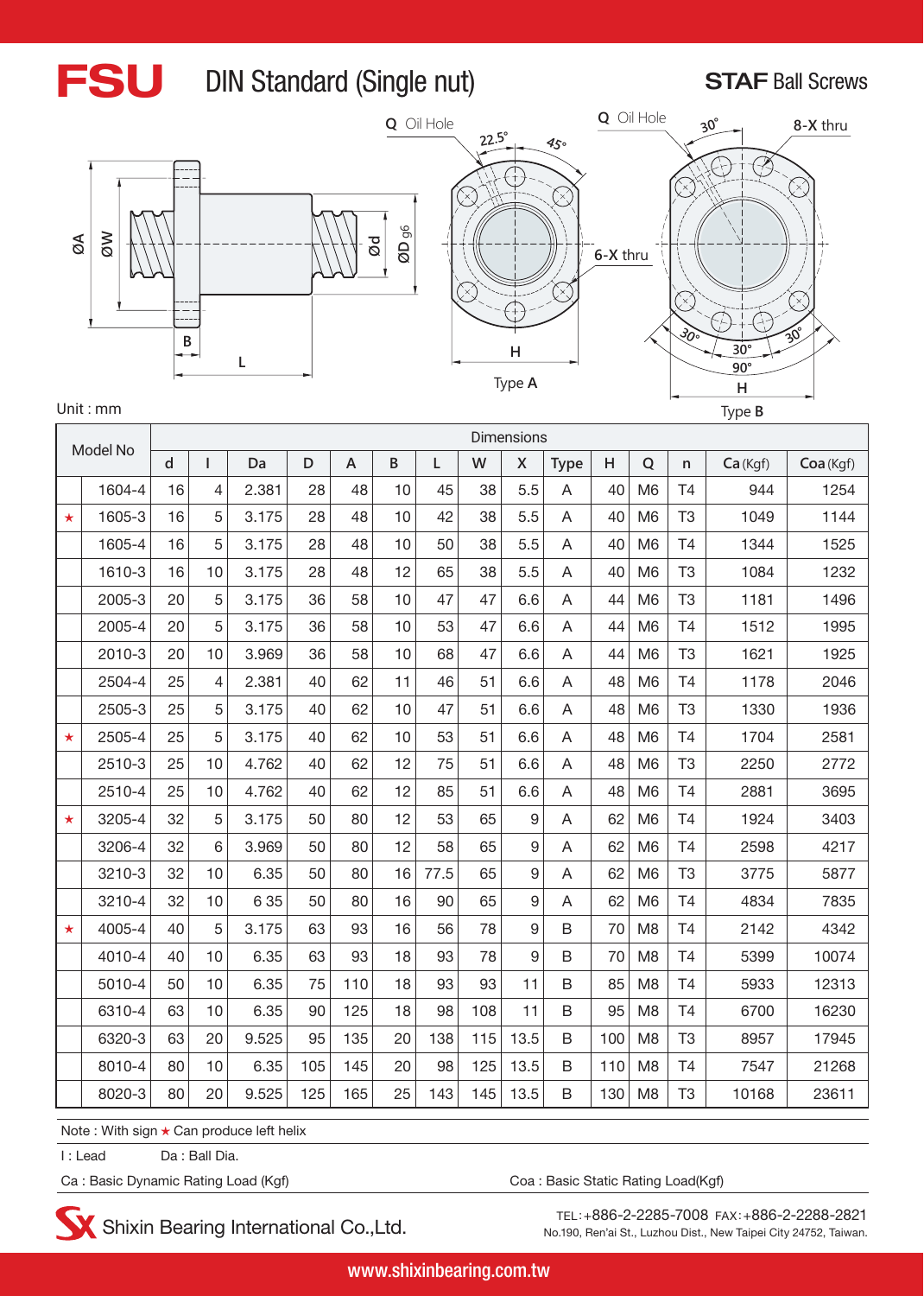

### FSE High lead type (Single nut) STAF Ball Screws



|  | Unit : $mm$ |  |
|--|-------------|--|
|  |             |  |

|         | Model No |    |    |       |    |     |    |                 |     | Dimensions |                 |    |                |                |         |          |
|---------|----------|----|----|-------|----|-----|----|-----------------|-----|------------|-----------------|----|----------------|----------------|---------|----------|
|         |          | d  |    | Da    | D  | A   | B  |                 |     | W          | X               | Н  | Q              | $\mathsf{n}$   | Ca(Kgf) | Coa(Kgf) |
|         | 1616-2   | 16 | 16 | 3.175 | 32 | 53  | 10 | 10.5            | 48  | 42         | 4.5             | 38 | M <sub>6</sub> | A2             | 1512    | 1995     |
| $\star$ | 2020-2   | 20 | 20 | 3.175 | 39 | 62  | 10 | 10.8            | 55  | 50         | 5.5             | 46 | M <sub>6</sub> | A <sub>2</sub> | 1659    | 2464     |
|         | 2520-2   | 25 | 20 | 3.5   | 47 | 74  | 12 | 11              | 65  | 60         | 6.6             | 49 | M <sub>6</sub> | A <sub>2</sub> | 2106    | 3422     |
|         | 2525-2   | 25 | 25 | 3.969 | 47 | 74  | 12 | 11.2            | 67  | 60         | 6.6             | 56 | M6             | A2             | 2481    | 3851     |
|         | 3232-2   | 32 | 32 | 4.762 | 58 | 92  | 15 | 14 <sub>1</sub> | 82  | 74         | 9               | 68 | M6             | A2             | 3585    | 6071     |
|         | 4040-2   | 40 | 40 | 6.35  | 73 | 114 | 17 | 17              | 100 | 93         | 11              | 84 | M <sub>6</sub> | A <sub>2</sub> | 5778    | 11753    |
|         | 5050-2   | 50 | 50 | 7.938 | 90 | 135 | 20 | 21.5            | 125 | 112        | 14 <sub>1</sub> | 92 | M <sub>6</sub> | A <sub>2</sub> | 8819    | 19241    |

Note : With sign ★ Can produce left helix

I : Lead Da : Ball Dia.

Ca : Basic Dynamic Rating Load (Kgf) Ca : Basic Static Rating Load(Kgf)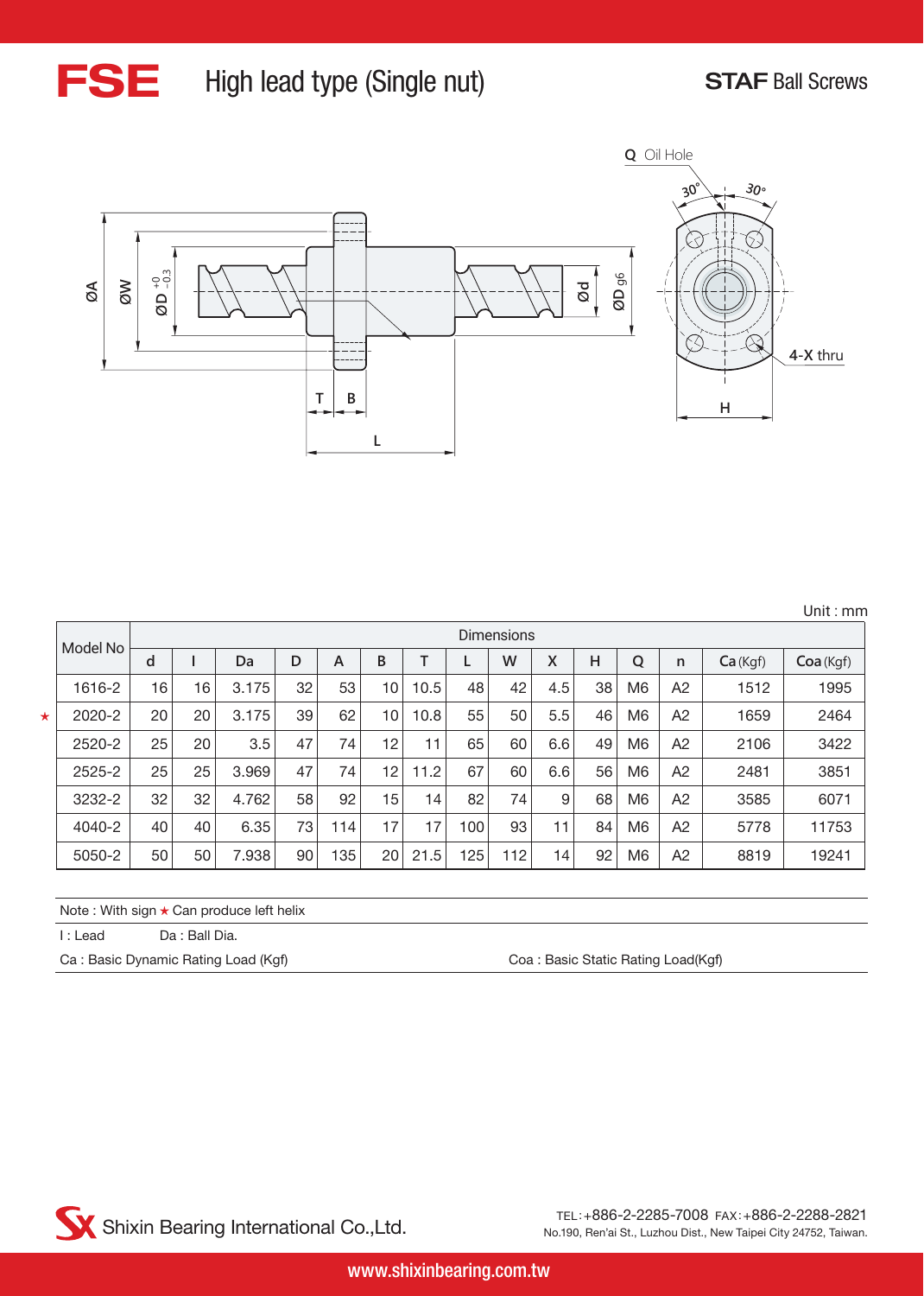#### FSC Low noise type (Single nut) STAF Ball Screws







**Z**



**B L Ød ØD** g6 **Ød ØD** g6 **L B L B L ØA ØW YXØA** Type **A B D** Type **C** Unit : mm

|   | Model No                    |    |    |                                                                        |    |     |    |     |    |     | <b>Dimensions</b>            |                          |             |    |                |                |         |           |
|---|-----------------------------|----|----|------------------------------------------------------------------------|----|-----|----|-----|----|-----|------------------------------|--------------------------|-------------|----|----------------|----------------|---------|-----------|
|   |                             | d  |    | Da                                                                     | D  | A   | B  |     | W  | X   | Y                            | Z                        | <b>Type</b> | H  | Q              | $\mathsf{n}$   | Ca(Kgf) | Coa (Kgf) |
|   | 1210-2                      | 12 | 10 | 2                                                                      | 30 | 50  | 10 | 40  | 40 | 4.5 | 8                            | 4.5                      | C           | 32 | M <sub>6</sub> | T <sub>2</sub> | 390     | 466       |
|   | 1520-2                      | 15 | 20 | 3.175                                                                  | 34 | 55  | 12 | 57  | 45 | 6   | ۰                            | $\overline{\phantom{a}}$ | D           | 34 | M <sub>6</sub> | T2             | 833     | 997       |
|   | 1610-3                      | 16 | 10 | 3.175                                                                  | 28 | 48  | 12 | 43  | 38 | 5.5 | -                            | $\overline{\phantom{a}}$ | A           | 40 | M <sub>6</sub> | T <sub>3</sub> | 1180    | 1496      |
|   | 1616-3                      | 16 | 16 | 3.175                                                                  | 28 | 48  | 12 | 61  | 38 | 5.5 | $\qquad \qquad \blacksquare$ | $\overline{\phantom{a}}$ | A           | 40 | M <sub>6</sub> | T3             | 1180    | 1496      |
|   | 2010-2                      | 20 | 10 | 3.969                                                                  | 46 | 74  | 13 | 54  | 59 | 6.6 | 11                           | 5.5                      | C           | 46 | M <sub>6</sub> | T <sub>2</sub> | 1246    | 1559      |
|   | 2020-4                      | 20 | 20 | 3.175                                                                  | 36 | 58  | 10 | 55  | 47 | 6.6 | -                            | $\overline{\phantom{a}}$ | A           | 44 | M <sub>6</sub> | T4             | 1659    | 2464      |
| ▲ | 2510-4                      | 25 | 10 | 3.5                                                                    | 40 | 62  | 12 | 64  | 51 | 6.6 | ۰                            | -                        | A           | 48 | M <sub>6</sub> | Τ4             | 2067    | 3280      |
|   | 2525-4                      | 25 | 25 | 3.969                                                                  | 47 | 74  | 12 | 67  | 60 | 6.6 | ۰                            | $\overline{\phantom{0}}$ | A           | 56 | M <sub>6</sub> | Τ4             | 2481    | 3851      |
|   | 3220-3                      | 32 | 20 | 3.969                                                                  | 50 | 80  | 13 | 78  | 65 | 9   | ۰                            | $\overline{a}$           | A           | 62 | M <sub>6</sub> | T3             | 2141    | 3576      |
|   | 3232-4                      | 32 | 32 | 4.762                                                                  | 56 | 86  | 16 | 82  | 71 | 9   | ۰                            | $\overline{a}$           | A           | 65 | M <sub>6</sub> | Τ4             | 3585    | 6071      |
|   | 4020-3                      | 40 | 20 | 5.556                                                                  | 63 | 93  | 15 | 83  | 78 | 9   | -                            | $\overline{a}$           | B           | 70 | M <sub>8</sub> | T3             | 3782    | 6468      |
|   | 4040-4                      | 40 | 40 | 6.35                                                                   | 65 | 95  | 18 | 100 | 80 | 9   | ۰                            | ۰                        | B           | 72 | M <sub>8</sub> | T4             | 5778    | 11753     |
|   | 5020-5                      | 50 | 20 | 6.35                                                                   | 75 | 110 | 18 | 121 | 93 | 11  | -                            | $\overline{a}$           | B           | 85 | M <sub>8</sub> | T <sub>5</sub> | 7737    | 18189     |
|   | $M = 1 - 1$ $M = 1$ $M = 1$ |    |    | The contract theory and $\mathcal{L}_1$ $\Omega$ $\Gamma_{\text{max}}$ |    |     |    |     |    |     |                              |                          |             |    |                |                |         |           |

Note : With sign ▲ The shaft thread is 3.5mm

I : Lead Da : Ball Dia.

Ca : Basic Dynamic Rating Load (Kgf) Ca : Basic Static Rating Load(Kgf)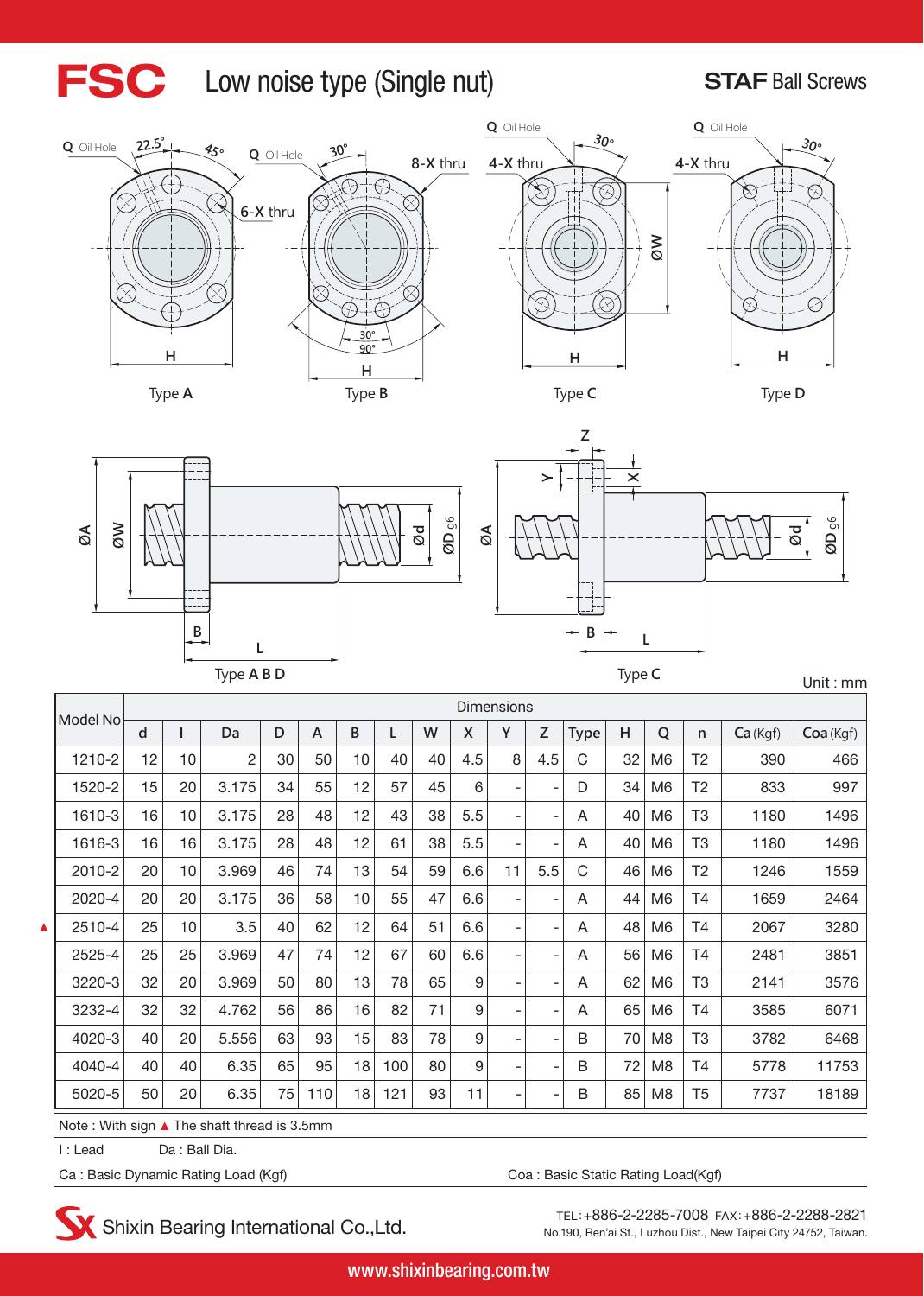## FSB Rolled (Single nut) STAF Ball Screws



|  | Unit: $mm$ |
|--|------------|
|  |            |

|          |    |    |       |    |     |    |     | <b>Dimensions</b> |     |    |                |                |         |          |
|----------|----|----|-------|----|-----|----|-----|-------------------|-----|----|----------------|----------------|---------|----------|
| Model No | d  |    | Da    | D  | A   | B  |     | W                 | X   | Н  | $\overline{Q}$ | n              | Ca(Kgf) | Coa(Kgf) |
| 1404-3   | 14 | 4  | 2.381 | 31 | 50  | 10 | 40  | 40                | 4.5 | 37 | M6             | T3             | 684     | 792      |
| 1405-3   | 14 | 5  | 3.175 | 32 | 50  | 10 | 45  | 40                | 4.5 | 38 | M <sub>6</sub> | T3             | 1013    | 1056     |
| 1404-3   | 14 | 4  | 3.175 | 34 | 54  | 10 | 42  | 44                | 4.5 | 40 | M6             | T <sub>3</sub> | 1049    | 1144     |
| 1404-3   | 14 | 4  | 3.175 | 40 | 60  | 10 | 47  | 50                | 4.5 | 46 | M6             | T3             | 1181    | 1496     |
| 2505-3   | 25 | 5  | 3.175 | 43 | 67  | 10 | 47  | 55                | 5.5 | 50 | M <sub>6</sub> | T3             | 1330    | 1936     |
| 2510-3   | 25 | 10 | 4.762 | 60 | 96  | 15 | 75  | 78                | 9   | 72 | M <sub>6</sub> | T3             | 2250    | 2772     |
| 2510-4   | 25 | 10 | 4.762 | 60 | 96  | 15 | 97  | 78                | 9   | 72 | M <sub>6</sub> | Τ4             | 2881    | 3695     |
| 3210-3   | 32 | 10 | 6.35  | 67 | 103 | 15 | 78  | 85                | 9   | 78 | M <sub>6</sub> | T3             | 3775    | 5877     |
| 3210-4   | 32 | 10 | 6.35  | 67 | 103 | 15 | 97  | 85                | 9   | 78 | M <sub>6</sub> | Τ4             | 4834    | 7835     |
| 4010-4   | 40 | 10 | 6.35  | 76 | 116 | 17 | 100 | 96                | 11  | 88 | M <sub>6</sub> | Τ4             | 5399    | 10074    |

I : Lead Da : Ball Dia.

Ca : Basic Dynamic Rating Load (Kgf) Ca : Basic Static Rating Load (Kgf)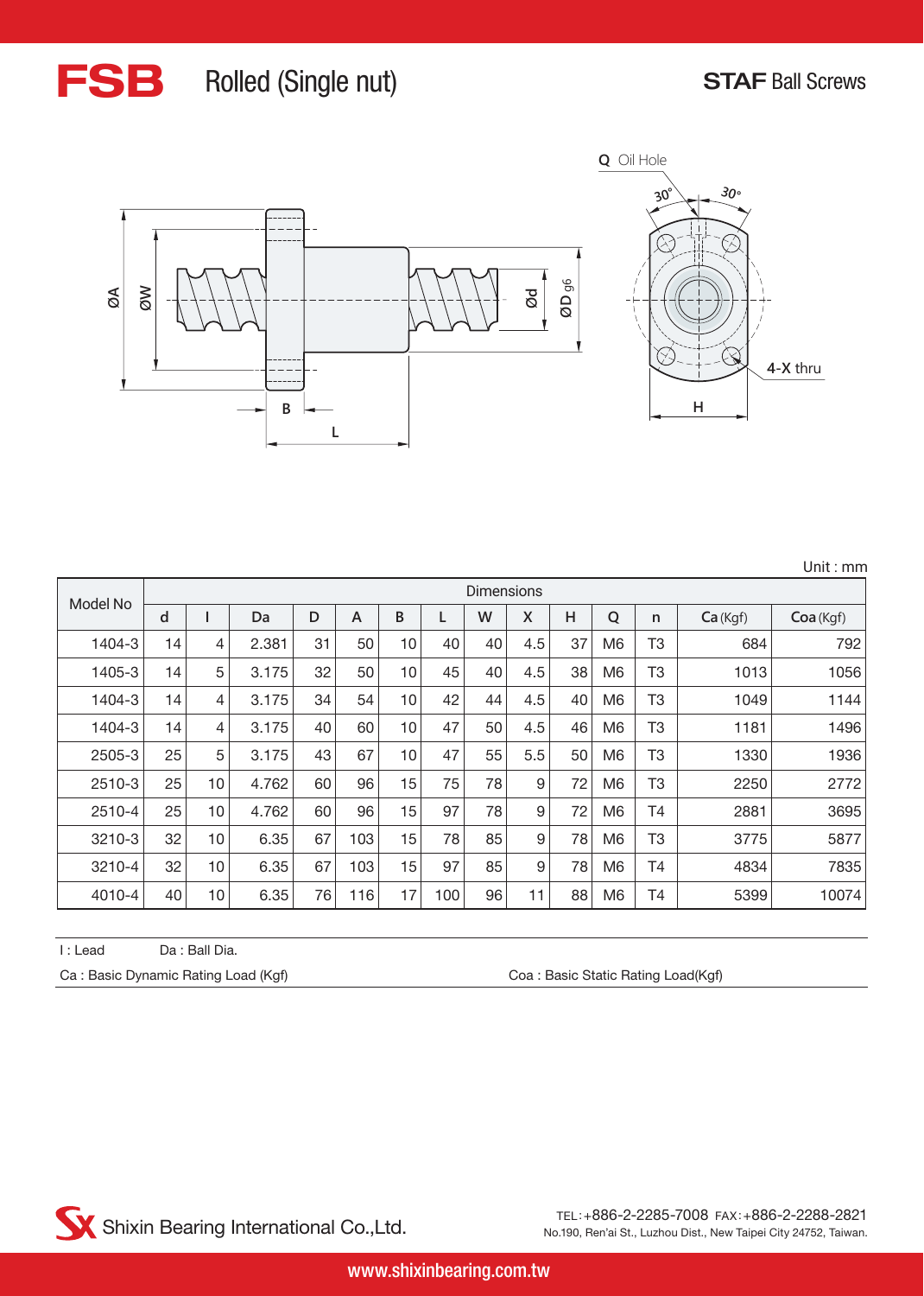Unit : mm

![](_page_7_Picture_1.jpeg)

### FSK Miniature (Single nut) STAF Ball Screws

![](_page_7_Figure_3.jpeg)

|                   |       |                |                |    |    |     |    | <b>Dimensions</b> |              |    |    |         |           |
|-------------------|-------|----------------|----------------|----|----|-----|----|-------------------|--------------|----|----|---------|-----------|
| Model No          | d     |                | Da             | D  | A  | B   | L  | W                 | $\mathsf{X}$ | H  | n  | Ca(Kgf) | Coa (Kgf) |
| 0601-3            | $6\,$ | 1              | 0.8            | 12 | 24 | 3.5 | 18 | 18                | 3.4          | 16 | T3 | 111     | 123       |
| 0801-3            | 8     | 1              | 0.8            | 14 | 27 | 4   | 20 | 21                | 3.4          | 18 | T3 | 126     | 162       |
| 0802-3            | 8     | $\overline{c}$ | 1.2            | 16 | 29 | 4   | 26 | 23                | 3.4          | 20 | T3 | 215     | 239       |
| 0825-3            | 8     | 2.5            | 1.2            | 16 | 29 | 4   | 26 | 23                | 3.4          | 20 | T3 | 215     | 239       |
| 1002-3            | 10    | $\sqrt{2}$     | 1.2            | 18 | 35 | 5   | 28 | 27                | 4.5          | 22 | T3 | 240     | 302       |
| 1004-3            | 10    | 4              | $\overline{2}$ | 26 | 46 | 10  | 35 | 36                | 4.5          | 28 | T3 | 472     | 489       |
| 1202-3            | 12    | $\overline{c}$ | 1.2            | 20 | 37 | 5   | 28 | 29                | 4.5          | 24 | T3 | 265     | 377       |
| 1204-3            | 12    | 4              | 2.381          | 28 | 48 | 6   | 35 | 39                | 5.5          | 30 | T3 | 645     | 693       |
| 1205-3            | 12    | 5              | $\overline{c}$ | 28 | 48 | 6   | 35 | 39                | 5.5          | 30 | T3 | 514     | 594       |
| 1402-3            | 14    | $\overline{c}$ | 1.2            | 21 | 40 | 6   | 28 | 31                | 5.5          | 26 | T3 | 283     | 440       |
| 1602-3<br>$\circ$ | 16    | $\overline{c}$ | 1.2            | 25 | 43 | 10  | 32 | 35                | 5.5          | 29 | T3 | 300     | 503       |

Note : With sign ○ Only the production of grinding grade screw

I : Lead Da : Ball Dia.

Ca : Basic Dynamic Rating Load (Kgf) Coa : Basic Static Rating Load(Kgf)

![](_page_7_Picture_9.jpeg)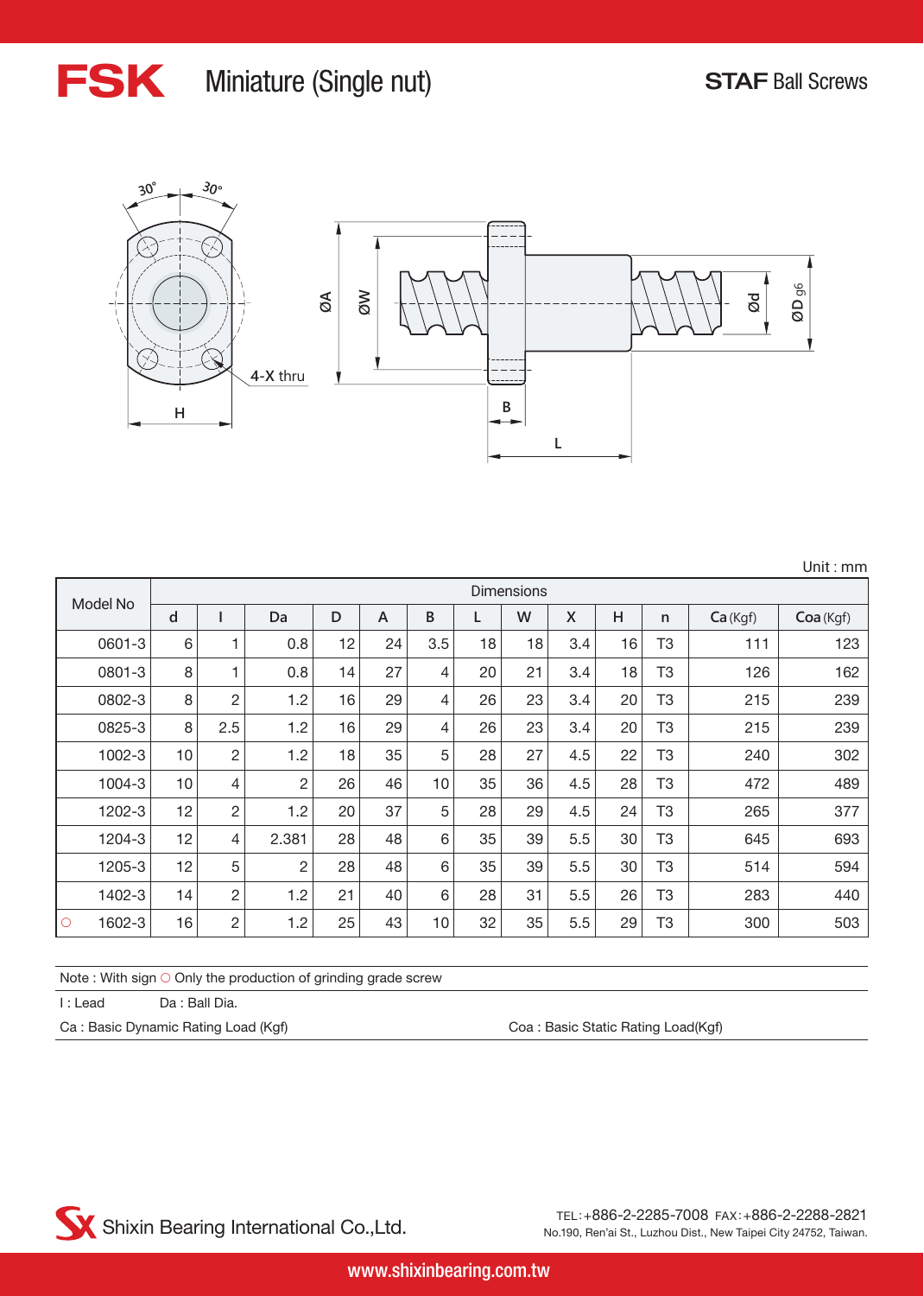![](_page_8_Picture_0.jpeg)

#### RSY None flange (Single nut) STAF Ball Screws

![](_page_8_Figure_3.jpeg)

![](_page_8_Figure_4.jpeg)

| Model No |        | <b>Dimensions</b> |                |                |             |    |          |                    |                |    |    |                |                |         |           |
|----------|--------|-------------------|----------------|----------------|-------------|----|----------|--------------------|----------------|----|----|----------------|----------------|---------|-----------|
|          |        | $\mathsf{d}$      | T              | Da             | $\mathsf D$ | Г  | $\sf{B}$ | $\pmb{\mathsf{X}}$ | Y              | Z  | Q  | L1             | $\mathsf{n}$   | Ca(Kgf) | Coa (Kgf) |
|          | 1202-3 | 12                | $\overline{2}$ | 1.2            | 24          | 30 | 9        | 3                  | 1.5            | 12 | Ø3 | 4              | T <sub>3</sub> | 265     | 377       |
|          | 1204-3 | 12                | 4              | 2.381          | 24          | 35 | 11.5     | 3                  | 1.5            | 12 | Ø3 | 5              | T <sub>3</sub> | 645     | 693       |
|          | 1205-3 | 12                | 5              | $\overline{c}$ | 24          | 40 | 14       | 3                  | 1.5            | 12 | Ø3 | 5              | T <sub>3</sub> | 514     | 594       |
|          | 1210-2 | 12                | 10             | $\overline{2}$ | 24          | 40 | 14       | 3                  | 1.5            | 12 | Ø3 | 5              | T <sub>2</sub> | 390     | 466       |
| $\circ$  | 1602-3 | 16                | $\overline{c}$ | 1.2            | 28          | 40 | 10       | 5                  | $\overline{c}$ | 20 | Ø3 | 5              | T <sub>3</sub> | 300     | 503       |
|          | 1604-4 | 16                | 4              | 2.381          | 28          | 45 | 12.5     | 5                  | $\overline{2}$ | 20 | Ø3 | $\overline{7}$ | T <sub>4</sub> | 944     | 1254      |
|          | 1605-3 | 16                | 5              | 3.175          | 28          | 45 | 12.5     | 5                  | $\overline{c}$ | 20 | Ø3 | 7              | T <sub>3</sub> | 1049    | 1144      |
|          | 1605-4 | 16                | 5              | 3.175          | 28          | 50 | 15       | 5                  | $\overline{c}$ | 20 | Ø3 | 7              | T <sub>4</sub> | 1344    | 1525      |
|          | 1610-3 | 16                | 10             | 3.175          | 28          | 45 | 12.5     | 5                  | $\overline{c}$ | 20 | Ø3 | 7              | T <sub>3</sub> | 1181    | 1496      |
|          | 1616-2 | 16                | 16             | 3.175          | 28          | 45 | 12.5     | 5                  | $\overline{2}$ | 20 | Ø3 | $\overline{7}$ | T <sub>2</sub> | 833     | 997       |
|          | 2005-3 | 20                | 5              | 3.175          | 36          | 47 | 13.5     | 5                  | $\overline{2}$ | 20 | Ø3 | $\overline{7}$ | T <sub>3</sub> | 1181    | 1496      |
| $\star$  | 2005-4 | 20                | 5              | 3.175          | 36          | 53 | 16.5     | 5                  | $\overline{2}$ | 20 | Ø3 | 7              | T <sub>4</sub> | 1512    | 1995      |
|          | 2010-3 | 20                | 10             | 3.969          | 36          | 68 | 24       | 5                  | $\overline{c}$ | 20 | Ø3 | $\overline{7}$ | T <sub>3</sub> | 1621    | 1925      |
|          | 2020-4 | 20                | 20             | 3.175          | 36          | 55 | 17.5     | 5                  | $\overline{c}$ | 20 | Ø3 | $\overline{7}$ | <b>T4</b>      | 1659    | 2464      |
| $\star$  | 2505-4 | 25                | 5              | 3.175          | 40          | 53 | 16.5     | 5                  | $\overline{2}$ | 20 | Ø3 | $\overline{7}$ | T <sub>4</sub> | 1704    | 2581      |
| ▲        | 2510-3 | 25                | 10             | 3.5            | 40          | 54 | 17       | 5                  | $\overline{2}$ | 20 | Ø3 | 7              | T <sub>3</sub> | 1614    | 2460      |
| $\star$  | 3205-4 | 32                | 5              | 3.175          | 50          | 53 | 11.5     | 6                  | 2.5            | 30 | Ø3 | 7              | T <sub>4</sub> | 1924    | 3403      |
|          | 3210-3 | 32                | 10             | 6.35           | 50          | 70 | 20       | 6                  | 2.5            | 30 | Ø3 | 7              | T <sub>3</sub> | 3775    | 5877      |
|          | 3220-3 | 32                | 20             | 3.969          | 50          | 78 | 24       | 6                  | 2.5            | 30 | Ø3 | $\overline{7}$ | T <sub>3</sub> | 2141    | 3576      |
| $\star$  | 4005-4 | 40                | 5              | 3.175          | 63          | 56 | 13       | 6                  | 2.5            | 30 | Ø3 | 7              | T <sub>4</sub> | 2142    | 4342      |
|          | 4010-3 | 40                | 10             | 6.35           | 63          | 80 | 25       | 6                  | 2.5            | 30 | Ø3 | $\overline{7}$ | T <sub>3</sub> | 4216    | 7556      |
|          | 4020-3 | 40                | 20             | 5.556          | 63          | 83 | 26.5     | 6                  | 2.5            | 30 | Ø3 | $\overline{7}$ | T <sub>3</sub> | 3782    | 6468      |
|          | 5010-3 | 50                | 10             | 6.35           | 75          | 82 | 23       | 6                  | 2.5            | 36 | Ø3 | $\overline{7}$ | T <sub>3</sub> | 4633    | 9235      |
|          | 6310-4 | 63                | 10             | 6.35           | 85          | 90 | 29       | 6                  | 3.5            | 32 | Ø5 | 14             | <b>T4</b>      | 6700    | 16230     |

Note : With sign ★ Can produce left helix, ▲ The shaft thread is 3.5mm, ○ Only the production of grinding grade screw

I : Lead Da : Ball Dia.

Ca: Basic Dynamic Rating Load (Kgf) Ca: Basic Static Rating Load(Kgf)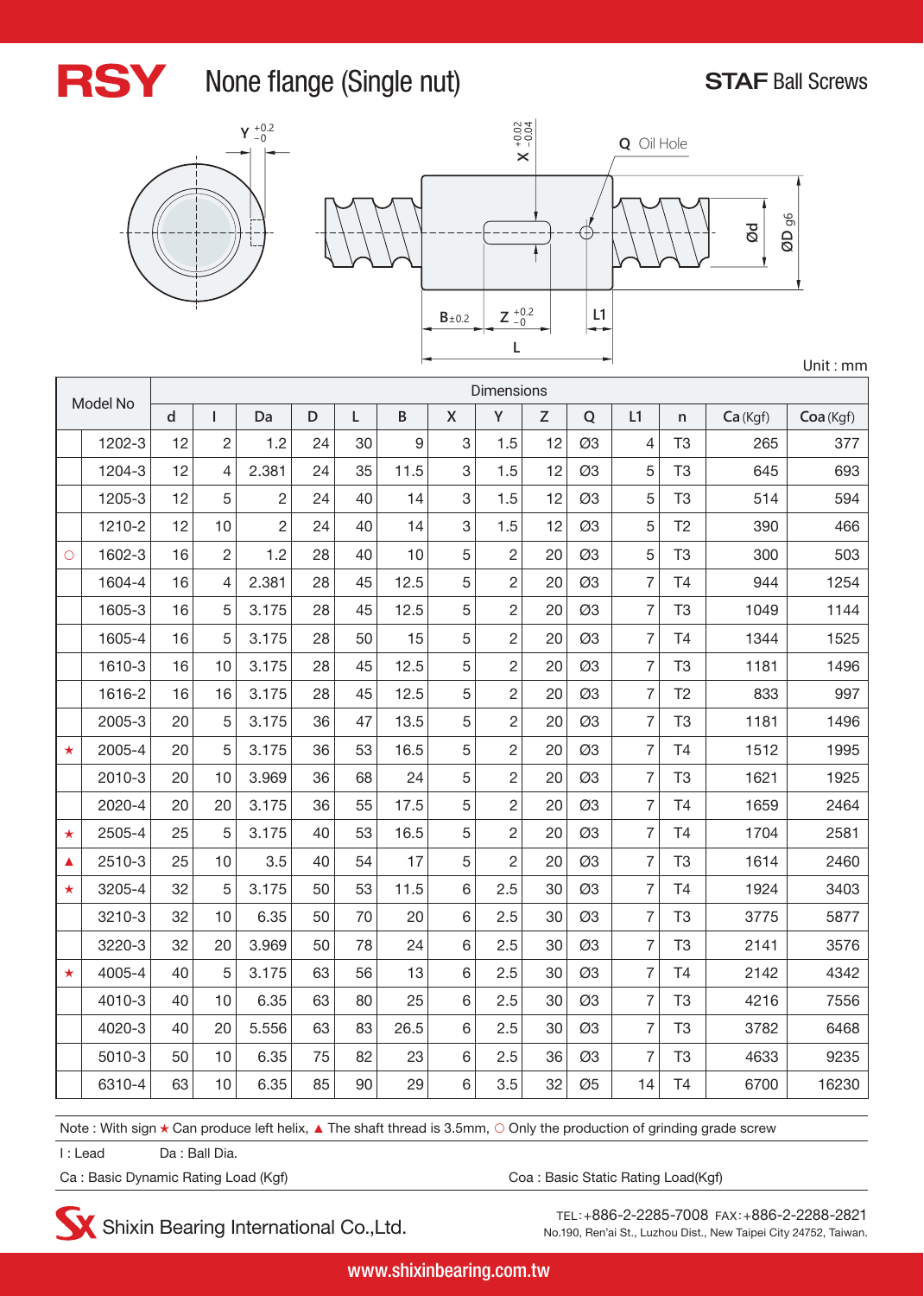![](_page_9_Picture_0.jpeg)

![](_page_9_Figure_3.jpeg)

|          |    |            |       |    |                   |      |      |                |                          |              |         | Unit: mm  |  |  |
|----------|----|------------|-------|----|-------------------|------|------|----------------|--------------------------|--------------|---------|-----------|--|--|
|          |    | Dimensions |       |    |                   |      |      |                |                          |              |         |           |  |  |
| Model No | d  |            | Da    | D  | A                 | В    | L    | Q              | L1                       | $\mathsf{n}$ | Ca(Kgf) | Coa (Kgf) |  |  |
| 1604-3   | 16 | 4          | 2.381 | 29 | $M22 \times 1.5P$ | 8    | 32   | ٠              | $\overline{\phantom{a}}$ | T3           | 737     | 940       |  |  |
| 1605-4   | 16 | 5          | 3.175 | 32 | $M30\times1.5P$   | 16   | 56   | M <sub>6</sub> | 6.5                      | Τ4           | 1344    | 1525      |  |  |
| 2005-4   | 20 | 5          | 3.175 | 38 | $M35 \times 1.5P$ | 16.5 | 59.5 | M6             | 7                        | Τ4           | 1512    | 1995      |  |  |
| 2505-4   | 25 | 5          | 3.175 | 42 | $M40\times1.5P$   | 17   | 60   | M6             | 7                        | Τ4           | 1704    | 2581      |  |  |
| 2510-4   | 25 | 10         | 4.762 | 42 | $M40\times1.5P$   | 17   | 90   | M6             | 10                       | <b>T4</b>    | 2881    | 3695      |  |  |
| 3205-4   | 32 | 5          | 3.175 | 52 | $M48\times1.5P$   | 19   | 60   | M <sub>6</sub> | 7                        | T4           | 1924    | 3403      |  |  |
| 3210-4   | 32 | 10         | 6.35  | 52 | $M48\times1.5P$   | 19   | 93   | M <sub>6</sub> | 12                       | Τ4           | 4834    | 7835      |  |  |
| 4005-4   | 40 | 5          | 3.175 | 58 | $M56\times1.5P$   | 19   | 59   | M <sub>8</sub> | 6                        | T4           | 2142    | 4342      |  |  |
| 4010-4   | 40 | 10         | 6.35  | 65 | $M60\times1.5P$   | 27   | 102  | M <sub>8</sub> | 12                       | Τ4           | 5399    | 10074     |  |  |
| 5010-4   | 50 | 10         | 6.35  | 78 | $M72\times1.5P$   | 29   | 104  | M <sub>8</sub> | 12                       | T4           | 5399    | 12313     |  |  |

| I : Lead | Da : Ball Dia.                      |                                    |
|----------|-------------------------------------|------------------------------------|
|          | Ca: Basic Dynamic Rating Load (Kgf) | Coa: Basic Static Rating Load(Kgf) |

![](_page_9_Picture_6.jpeg)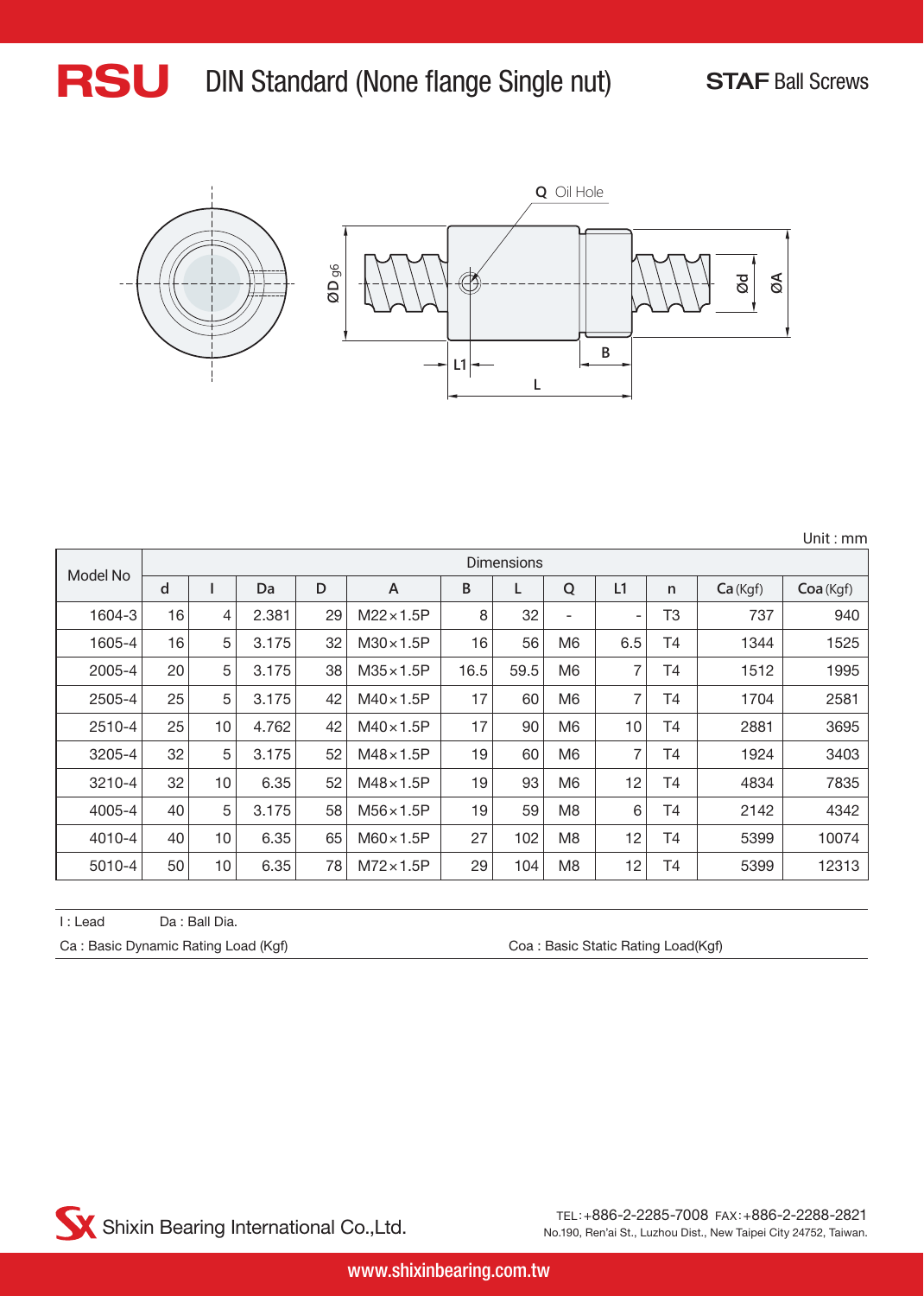## RSH Rolled (None flange Single nut) STAF Ball Screws

![](_page_10_Figure_2.jpeg)

Unit : mm

|              |                 | <b>Dimensions</b> |       |      |                       |      |       |                |         |          |
|--------------|-----------------|-------------------|-------|------|-----------------------|------|-------|----------------|---------|----------|
| Model No     | a               |                   | Da    | D    | A                     | В    |       | n              | Ca(Kgf) | Coa(Kgf) |
| $12H2 - 1.5$ | 12              | 12.7              | 2.381 | 29.5 | $M25\times1.5P$       | 12   | 50    | A <sup>1</sup> | 397     | 445      |
| 16H5-3.5     | 16 <sub>1</sub> | 5.08              | 3.175 | 25.4 | $15/16" \times 16$ un | 12.7 | 43.43 | C <sub>1</sub> | 1348    | 1745     |

| I : Lead | Da : Ball Dia.                      | K: Stiffness (Kgf/µm)              |
|----------|-------------------------------------|------------------------------------|
|          | Ca: Basic Dynamic Rating Load (Kgf) | Coa: Basic Static Rating Load(Kgf) |